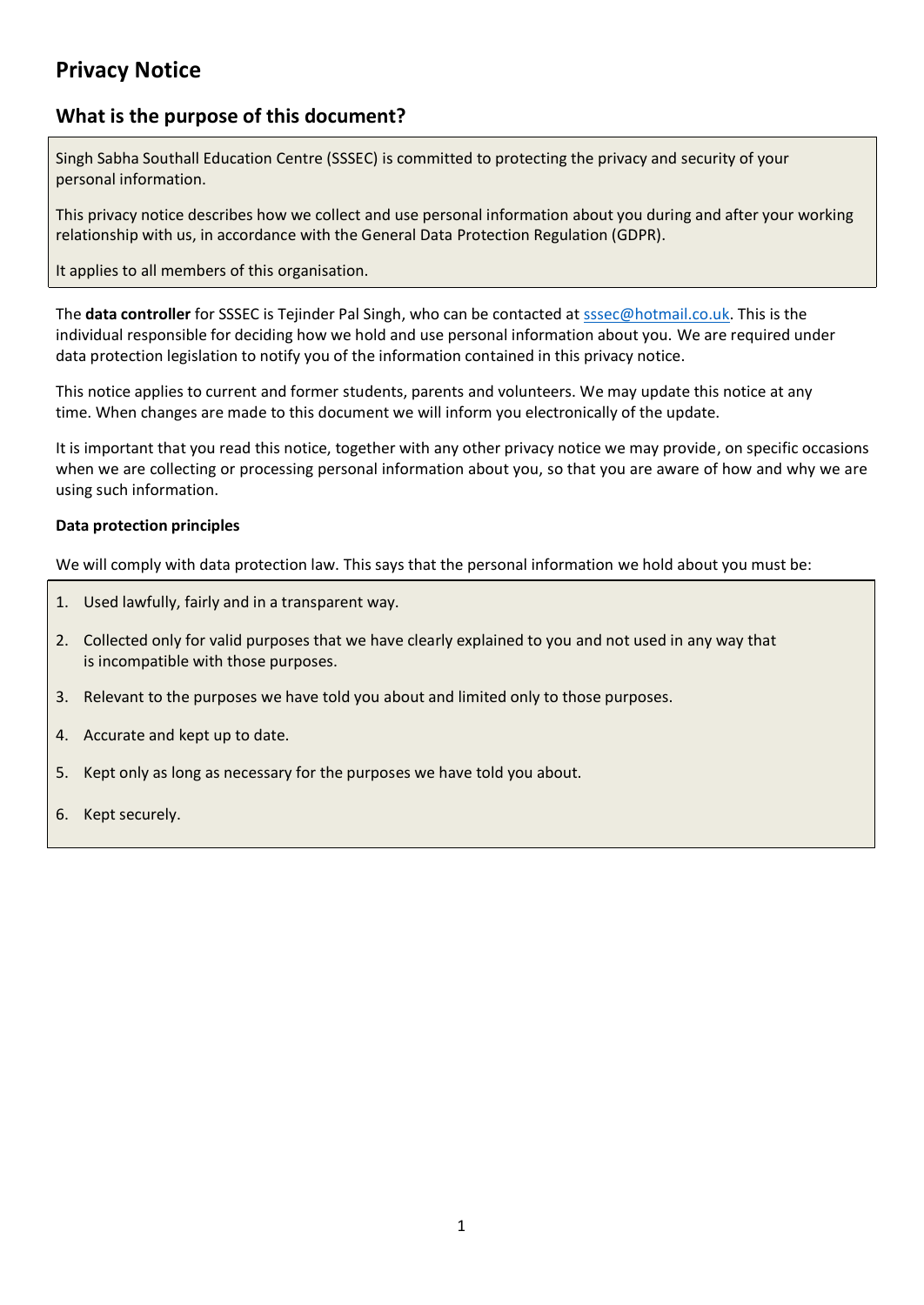Personal data, or personal information, means any information about an individual from which that person can be identified. It does not include data where the identity has been removed (anonymous data).

There are "special categories" of more sensitive personal data which require a higher level of protection.

We may collect, store, and use the following categories of personal information about you:

- Personal contact details such as name, title, personal email addresses, home addresses, telephone number.
- Date of birth.
- Next of kin and emergency contact information.
- Photographs.

We may also collect, store and use the following "special categories" of more sensitive personal information:

- Information about students' health, including any medical conditions and special educational needs.
- Volunteers' DBS status (if required by the position they hold)

#### **How is your personal information collected?**

We typically collect personal information about students, parents, and volunteers through the admissions process directly from them. We do not collect any additional information from third parties.

We may also collect additional personal information during the course of student-related activities throughout the period of your registration with us (e.g. attendance, exam results etc.).

#### **How we will use information about you**

We will only use your personal information when the law allows us to. Most commonly, we will use your personal information in the following circumstances:

1. Where we need to provide the services agreed on upon admission, e.g. to contact you to give you information, call to check absences.

2. Where we need to comply with a legal obligation.

We may also use your personal information in the following situations, which are likely to be rare:

1. Where we need to protect your interests (or someone else's interests).

2. Where it is needed in the public interest or for official purposes.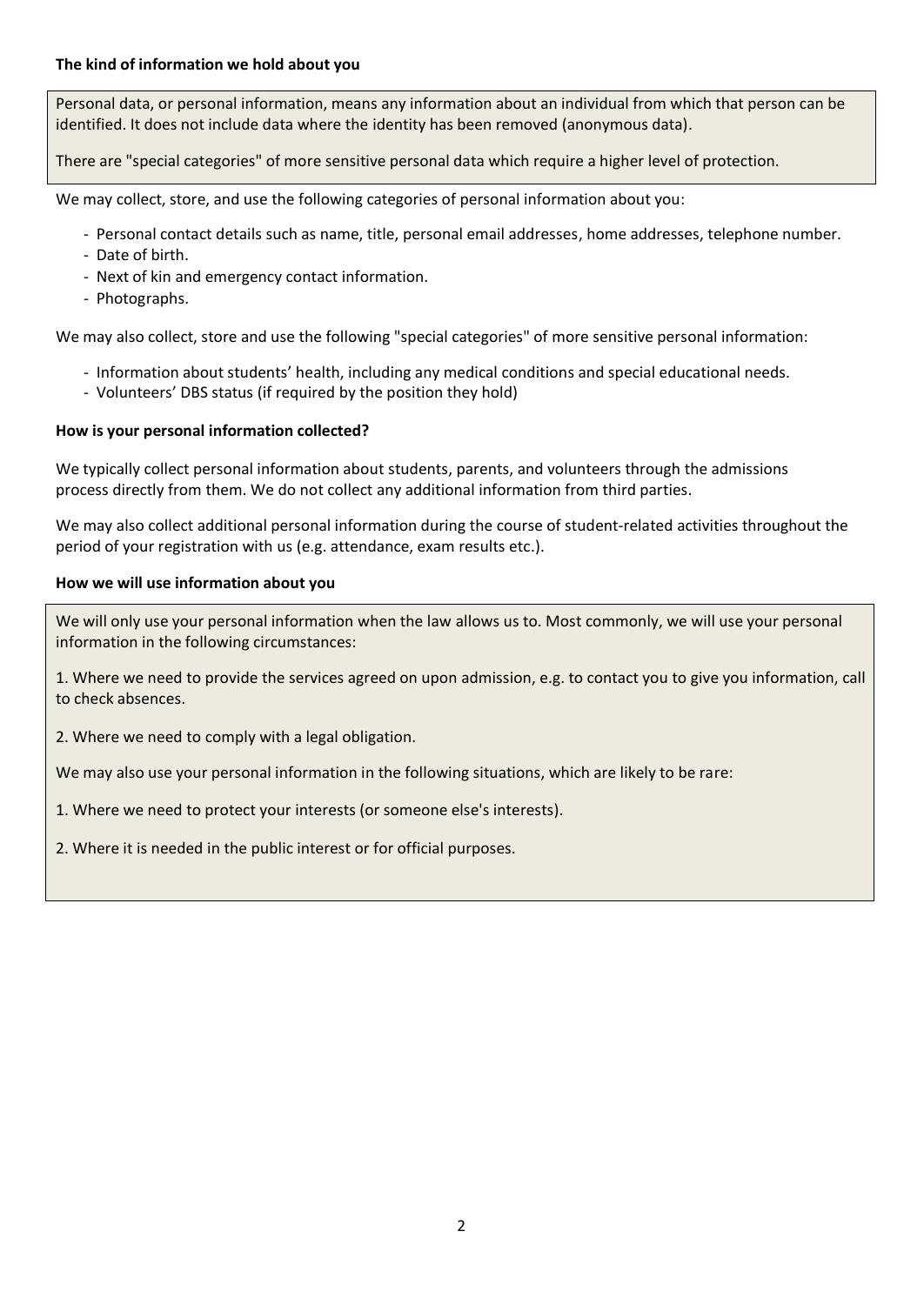## **Situations in which we will use your personal information**

We need all the categories of information in the list above (see "**The kind of information we hold about you**") primarily to allow us to perform the services and to enable us to comply with legal obligations. In some cases, we may use your personal information to pursue legitimate interests of the organisation, provided your interests and fundamental rights do not override those interests. The situations in which we will process your personal information are listed below:

- Administering the services we have agreed with you.
- Maintaining your personal details (e.g. your name, photograph, address and preferred contact details), including ensuring effective communications with you.
- Maintaining a formal record of your activities and education with us.
- Training and development requirements.
- Dealing with legal disputes involving you, or other members, including accidents.
- Complying with health and safety obligations.
- To prevent fraud.
- Equal opportunities monitoring.
- Managing alumni relations and fundraising.
- Managing complaints made to us.

Some of the above grounds for processing will overlap and there may be several grounds which justify our use of your personal information.

## **If you fail to provide personal information**

If you fail to provide certain information when requested, we may not be able to perform the services we have agreed with you (such as updating you about our activities), or we may be prevented from complying with our legal obligations (such as ensuring the health and safety of our members).

## **Change of purpose**

We will only use your personal information for the purposes for which we collected it, unless we reasonably consider that we need to use it for another reason and that reason is compatible with the original purpose. If we need to use your personal information for an unrelated purpose, we will notify you and we will explain the legal basis which allows us to do so. Please note that we may process your personal information without your knowledge or consent, in compliance with the above rules, where this is required or permitted by law.

#### **How we use particularly sensitive personal information**

"Special categories" of particularly sensitive personal information require higher levels of protection. We need to have further justification for collecting, storing and using this type of personal information. We may process special categories of personal information in the following circumstances:

- 1. In limited circumstances, with your explicit written consent.
- 2. Where we need to carry out our legal obligations and in line with our privacy standard.
- 3. Where it is needed for emergency situations for health and safety reasons.

4. Where it is needed to assess your volunteering capacity on health grounds/safety(DBS), subject to appropriate confidentiality safeguards.

Less commonly, we may process this type of information where it is needed in relation to legal claims or where it is needed to protect your interests (or someone else's interests) and you are not capable of giving your consent, or where you have already made the information public.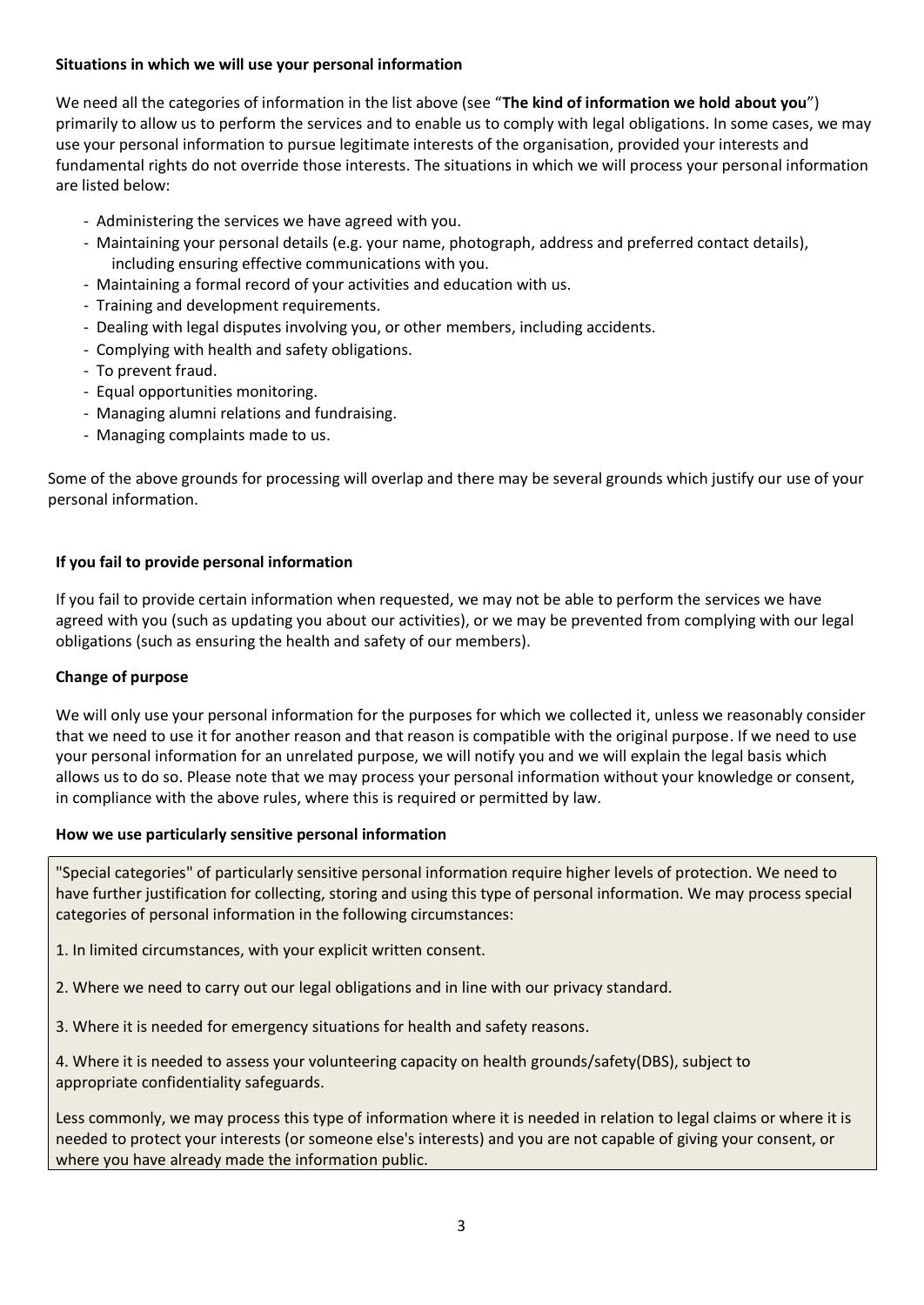#### **Do we need your consent?**

We do not need your consent if we use special categories of your personal information in accordance with our written policy to carry out our legal obligations or exercise specific rights in the field of law. In limited circumstances, we may approach you for your written consent to allow us to process certain particularly sensitive data. If we do so, we will provide you with full details of the information that we would like and the reason we need it, so that you can carefully consider whether you wish to consent.

#### **Information about criminal convictions**

We may only use information relating to criminal convictions where the law allows us to do so. This will usually be where such processing is necessary to carry out our obligations and provided we do so in line with our privacy standard.

Less commonly, we may use information relating to criminal convictions where it is necessary in relation to legal claims, where it is necessary to protect your interests (or someone else's interests) and you are not capable of giving your consent, or where you have already made the information public.

We may also process such information about members or former members in the course of legitimate membership activities with the appropriate safeguards.

We envisage that we will not hold information about criminal convictions.

We will only collect information about criminal convictions if it is appropriate given the nature of the role and where we are legally able to do so. Where appropriate, we will collect information about criminal convictions where we need that information because of your role or our activities. We may be notified of such information directly by you in the course of your membership with us.

We are permitted to use your personal information in this way to carry out our obligations.

#### **Data sharing**

We will not share your data with any third parties.

## **Data retention**

#### **How long will you use my information for?**

We will only retain your personal information for as long as necessary to fulfil the purposes we collected it for, and usually for 6 years after your registration ceases. This may include for the purposes of satisfying any legal, accounting, or reporting requirements. To determine the appropriate retention period for personal data, we consider the amount, nature, and sensitivity of the personal data, the potential risk of harm from unauthorised use or disclosure of your personal data, the purposes for which we process your personal data and whether we can achieve those purposes through other means, and the applicable legal requirements.

In some circumstances we may anonymise your personal information so that it can no longer be associated with you, in which case we may use such information without further notice to you. Once you are no longer a student, parent or volunteer of the organisation we will retain and securely destroy your personal information in accordance with applicable laws and regulations.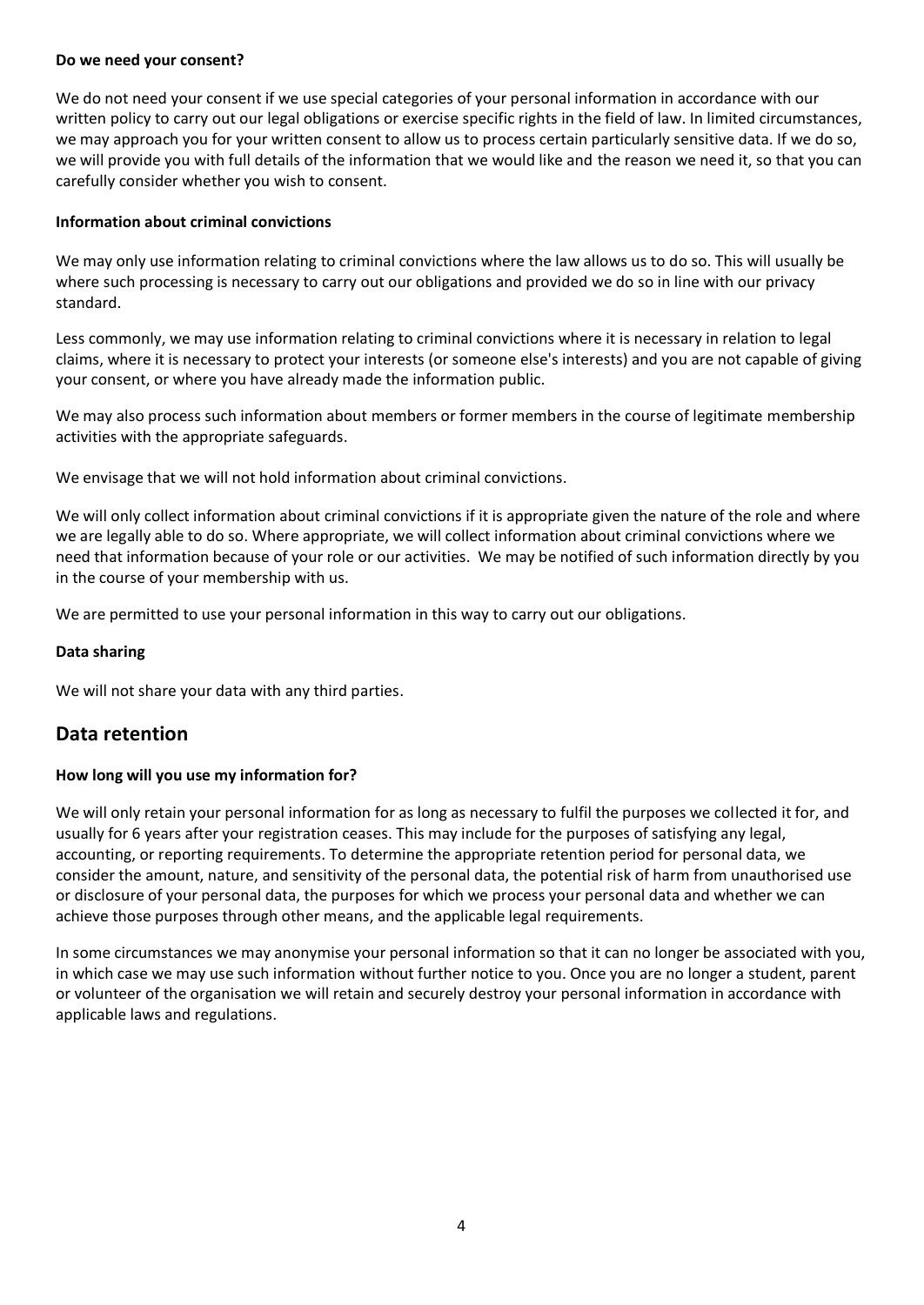## **Rights of access, correction, erasure, and restriction**

#### **Your duty to inform us of changes**

It is important that the personal information we hold about you is accurate and up-to-date. Please keep us informed if your personal information changes during your relationship with us.

#### **Your rights in connection with personal information**

Under certain circumstances, by law you have the right to:

**Request access** to your personal information (commonly known as a "data subject access request"). This enables you to receive a copy of the personal information we hold about you and to check that we are lawfully processing it.

**Request correction** of the personal information that we hold about you. This enables you to have any incomplete or inaccurate information we hold about you corrected.

**Request erasure** of your personal information. This enables you to ask us to delete or remove personal information where there is no good reason for us continuing to process it. You also have the right to ask us to delete or remove your personal information where you have exercised your right to object to processing (see below).

**Object to processing** of your personal information where we are relying on a legitimate interest and there is something about your particular situation which makes you want to object to processing on this ground.

**Request the restriction of processing** of your personal information. This enables you to ask us to suspend the processing of personal information about you, for example if you want us to establish its accuracy or the reason for processing it.

If you want to review, verify, correct or request erasure of your personal information, or object to the processing of your personal data, or request that we transfer a copy of your personal information to another party, please contact us using the above contact details.

#### **No fee usually required**

You will not have to pay a fee to access your personal information (or to exercise any of the other rights). However, we may charge a reasonable fee if your request for access is clearly unfounded or excessive. Alternatively, we may refuse to comply with the request in such circumstances.

#### **What we may need from you**

We may need to request specific information from you to help us confirm your identity and ensure your right to access the information (or to exercise any of your other rights). This is another appropriate security measure to ensure that personal information is not disclosed to any person who has no right to receive it.

#### **Right to withdraw consent**

In the limited circumstances where you may have provided your consent to the collection, processing and transfer of your personal information for a specific purpose, you have the right to withdraw your consent for that specific processing at any time. To withdraw your consent, please contact us using the above contact details. Once we have received notification that you have withdrawn your consent, we will no longer process your information for the purpose or purposes you originally agreed to, unless we have another legitimate basis for doing so in law.